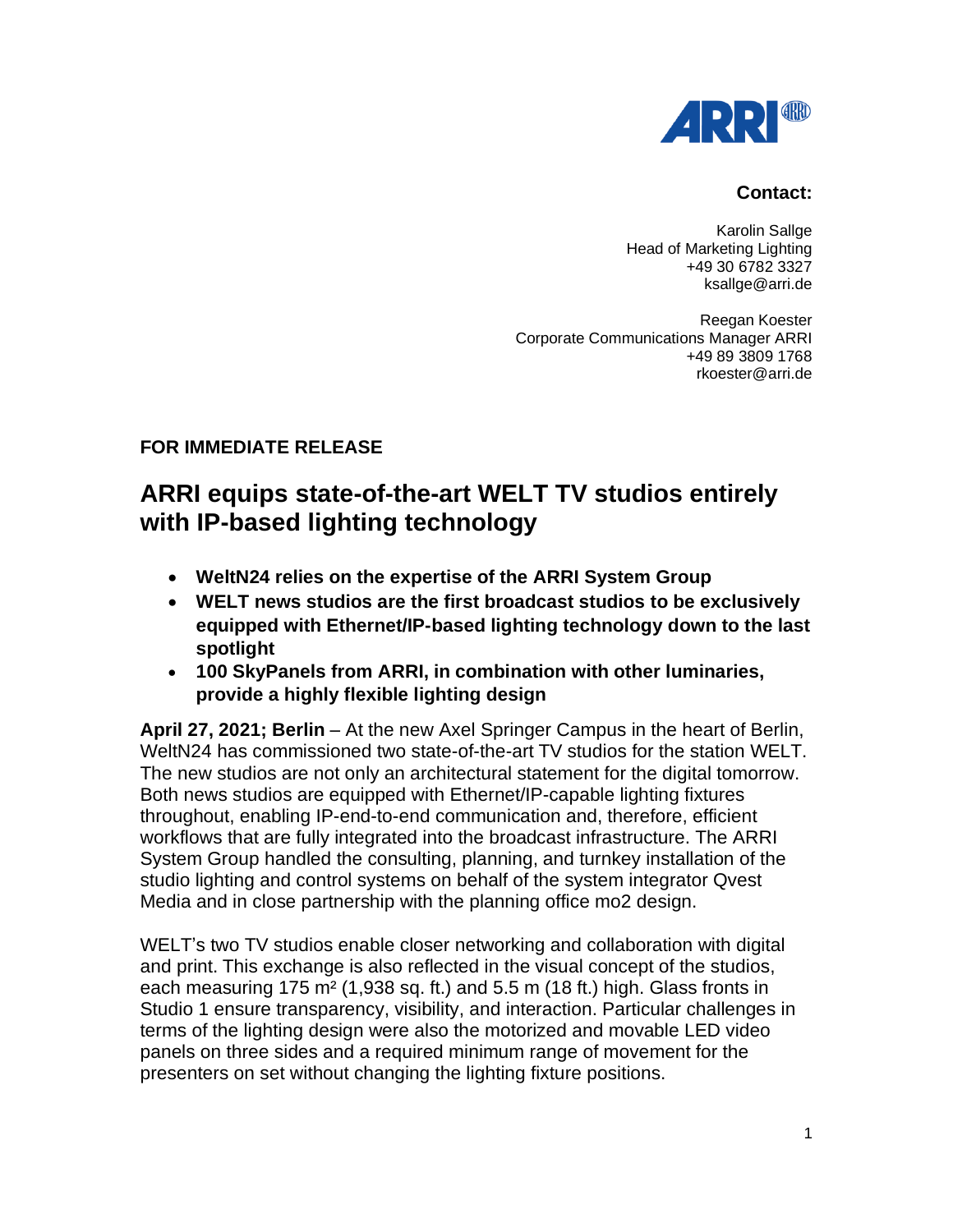

After extensive testing, a total of 100 soft lights of the ARRI SkyPanel series (S60-C, S30-C) and Moving Lights with the Fresnel characteristics from Robe Lighting were chosen. These are supplemented by LED bars which are affixed to the top of the motorized video panels to direct an appropriate backlight onto the presenters.

In Studio 2, especially for the green box, ARRI's SkyPanels with different apertures (S120-C, S60-C, S30-C) were specified to achieve optimal light distribution according to templates of photometric simulations created by ARRI System Group. An important criterion for selecting the type of lighting was a certain quality level—this enables the fixtures to meet the requirements of an HD/UHD environment in the long term. These include the level of color rendering index, options for color temperatures adjustments, calibration standards used for the LEDs, and their service life.

The core of the studio lighting design is an IP-based control system for the luminaires including their integration into the broadcast automation and a central monitoring for lighting. "Lighting networks that have been traditionally controlled exclusively via DMX are experiencing more and more limitations in practice. Therefore, increasing our customers' requirements for efficient workflows can be met by specifying or designing end-to-end IP systems only," explains Paul Flemming, Head of Projects at the ARRI System Group. This is one reason why the ARRI team is focusing more and more on the implementation of Ethernet/IPbased lighting solutions. "ARRI has been a pioneer in this area thanks to the integration of an IP interface in the SkyPanel series from a very early stage, and we have found strong support for this idea with the manufacturers of Moving Lights, Robe Lighting," adds Flemming. He continues, "DMX, as a traditional network protocol, limits the use of an intelligent monitoring for the lighting system. Using RDM as a return channel may destabilizes the network, plus there are limitations defined in the standard in regards to the data rate and the maximum number of channels per one DMX universe. With a lighting control infrastructure based solely on Ethernet/IP, as with WELT, we were able to achieve a systemwide increase in lighting system flexibility and realibility, which is hugely important, especially in 24/7 operations."

Ethernet/IP, especially in lighting systems, is a great relief for broadcast engineers, enabling them to take holistic control over the components for video, audio, and light in a studio. Initially, Zabbix, an open-source software for monitoring of various IT components, acts as the central monitoring tool. In cooperation with WELT, the implementation of a specialized monitoring tool for the lighting system is planned. In the future, this will enable the crew to monitor the status of all lighting components with an interface to the central broadcast